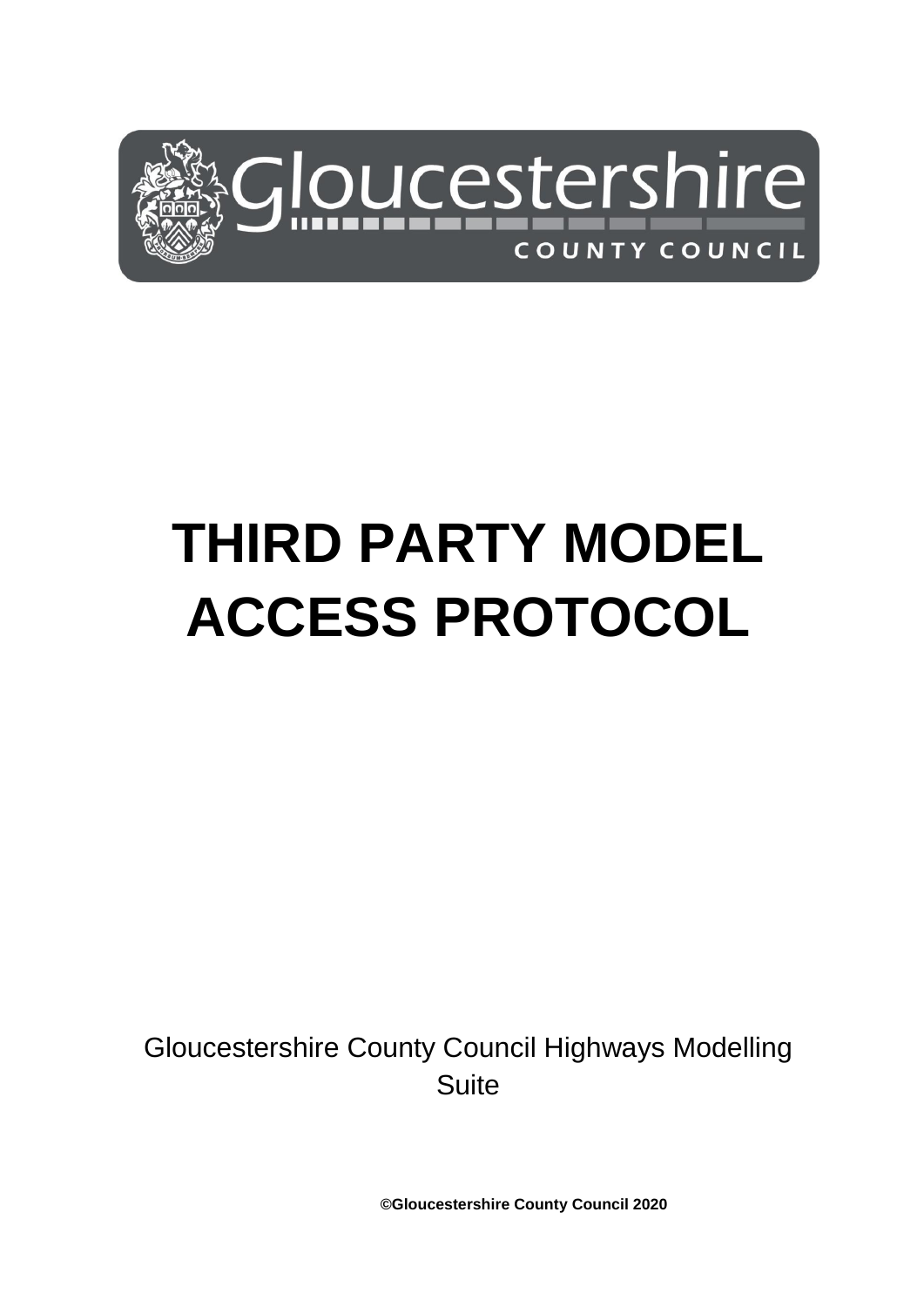| Version                | 4.0                                                                                 |  |  |
|------------------------|-------------------------------------------------------------------------------------|--|--|
| Last Revised           | <b>June 2020</b>                                                                    |  |  |
| <b>Review Date</b>     | 2023                                                                                |  |  |
| Category               | <b>Transport Planning</b>                                                           |  |  |
| Owner                  | <b>Strategic Planning - Gloucestershire County Council</b>                          |  |  |
| <b>Target Audience</b> | Anyone wanting to use Gloucestershire's Highways Modelling<br>Suite in order to:    |  |  |
|                        | Assess planning applications and test mitigation measures.<br>$\bullet$             |  |  |
|                        | Assist in the development of Local Plans and site allocations.                      |  |  |
|                        | Inform the development of the Local Transport Plan (LTP)<br>and other funding bids. |  |  |
|                        | Develop, appraise and assess potential major scheme<br>submissions                  |  |  |

# **Contents Amendment Record**

**This report has been issued and amended as follows:**

| <b>Issue Revision</b> | <b>Description</b>           | <b>Date</b> | <b>Signed</b> |
|-----------------------|------------------------------|-------------|---------------|
| 1.0                   | <b>Consultation document</b> | 13/02/15    | <b>BW</b>     |
| 2.0                   | <b>Agreed Final Document</b> | 26/06/15    | <b>BW</b>     |
| 3.0                   | <b>Updated document</b>      | 03/04/17    | <b>BiW</b>    |
| 4.0                   | <b>Updated document</b>      | 16/06/20    | <b>DS</b>     |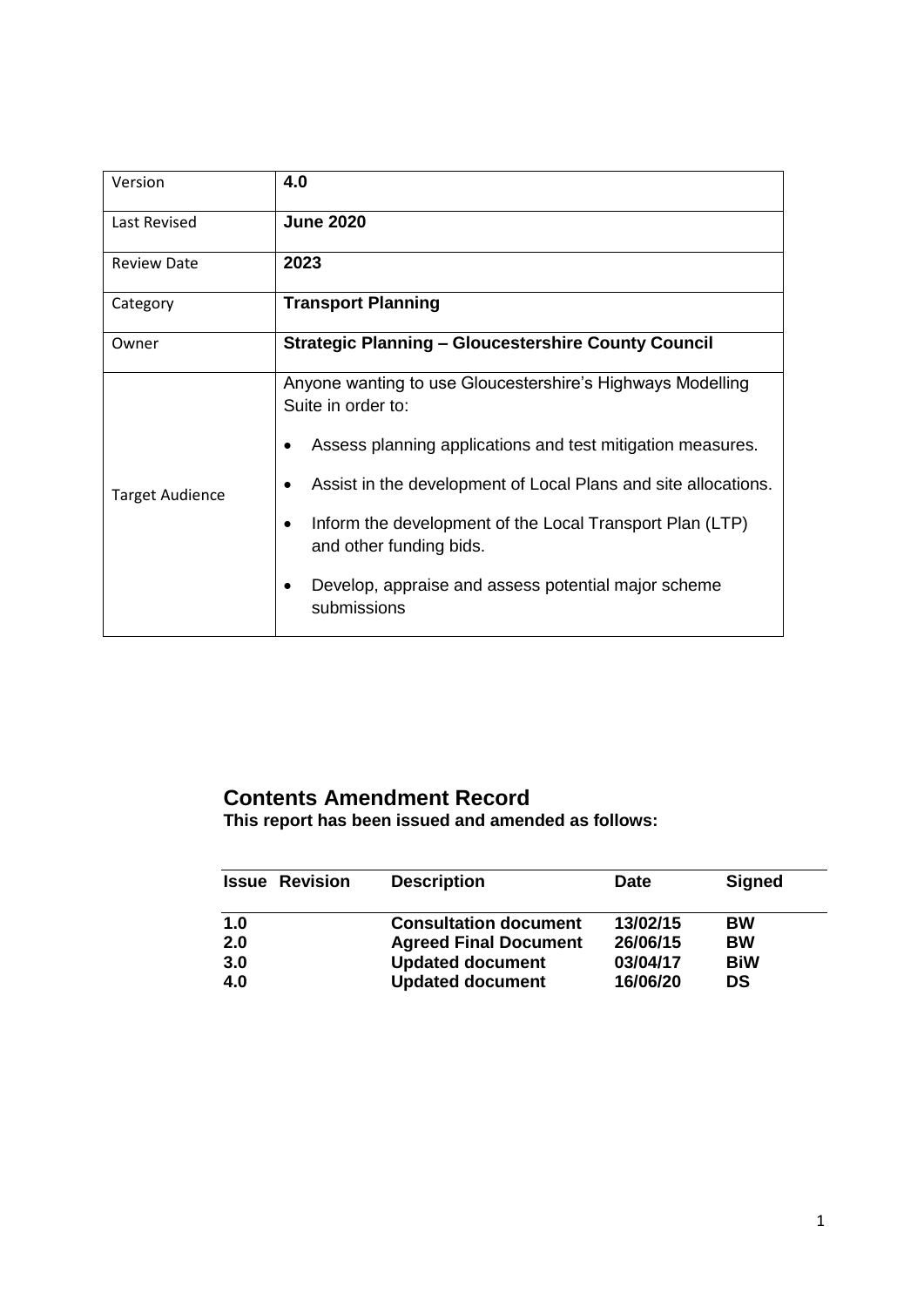# **Third Party Access Protocol for Use of GCC's Suite of Highways Traffic Models**

# **1. Introduction**

- 1.1 Gloucestershire County Council (GCC) in partnership with Highways England (HE), as the Highway Authorities within Gloucestershire, has developed a suite of highways traffic models in order to:
	- Assess the impact of individual planning applications;
	- Assist in the development of Local Plans and emerging land use allocations;
	- Inform the development of GCC's Local Transport Plan (LTP) and capital programme; and
	- Assist in the assessment and appraisal of potential major scheme submissions.
- 1.2 The choice of models currently available comprise the following:
	- The Central Severn Vale (CSV) SATURN highways traffic model.
	- The A46 / Tewkesbury S-Paramics Model, and.
	- The Gloucestershire Countywide SATURN Model (GCTM).
- 1.3 The purpose of this Access Protocol is to provide guidance to external third party consultants on the use of and access to these transport models managed directly by GCC who, in association with HE, will retain ownership and intellectual rights of the models. Information on the charging mechanism for model access is also provided.
- 1.4 Any external third party requesting use of such models will therefore be required to confirm that the models themselves and any resultant output data from associated traffic modelling work will not be used for any purpose other than for a specific site and/or planning application.

# **2. Requirements for the use of Transport Models**

- 2.1 National Planning Policy Framework (NPPF) July 2018, Section 9 Promoting Sustainable Transport, Paragraph 111, states that*…"all developments that will generate significant amounts of movements"*, and therefore have an impact on the transport network (in terms of capacity and congestion*),…" should be supported by a Transport Statement (TS) or Transport Assessment (TA) so that the likely impacts of the proposal can be assessed."*
- 2.2 Planning legislation requires GCC and HE, where appropriate, as Highway Authorities to be consulted in certain circumstances before the Local Planning Authority determines a planning application.
- 2.3 Judgement on whether a development proposal would generate a significant amount of vehicle traffic movements and therefore require a TA or TS is at the discretion of the Highway Authority and will be decided on a case by case basis.
- 2.4 To allow a consistent approach in the assessment of development applications, submissions for proposals requiring traffic modelling work to support their TA or TS are recommended to make use of the GCC suite of models, where appropriate, or data outputs from those models.
- 2.5 For third party requests for use of the GCC suite of models, the expectations of the Highway Authorities regarding the appropriateness of such highway models shall be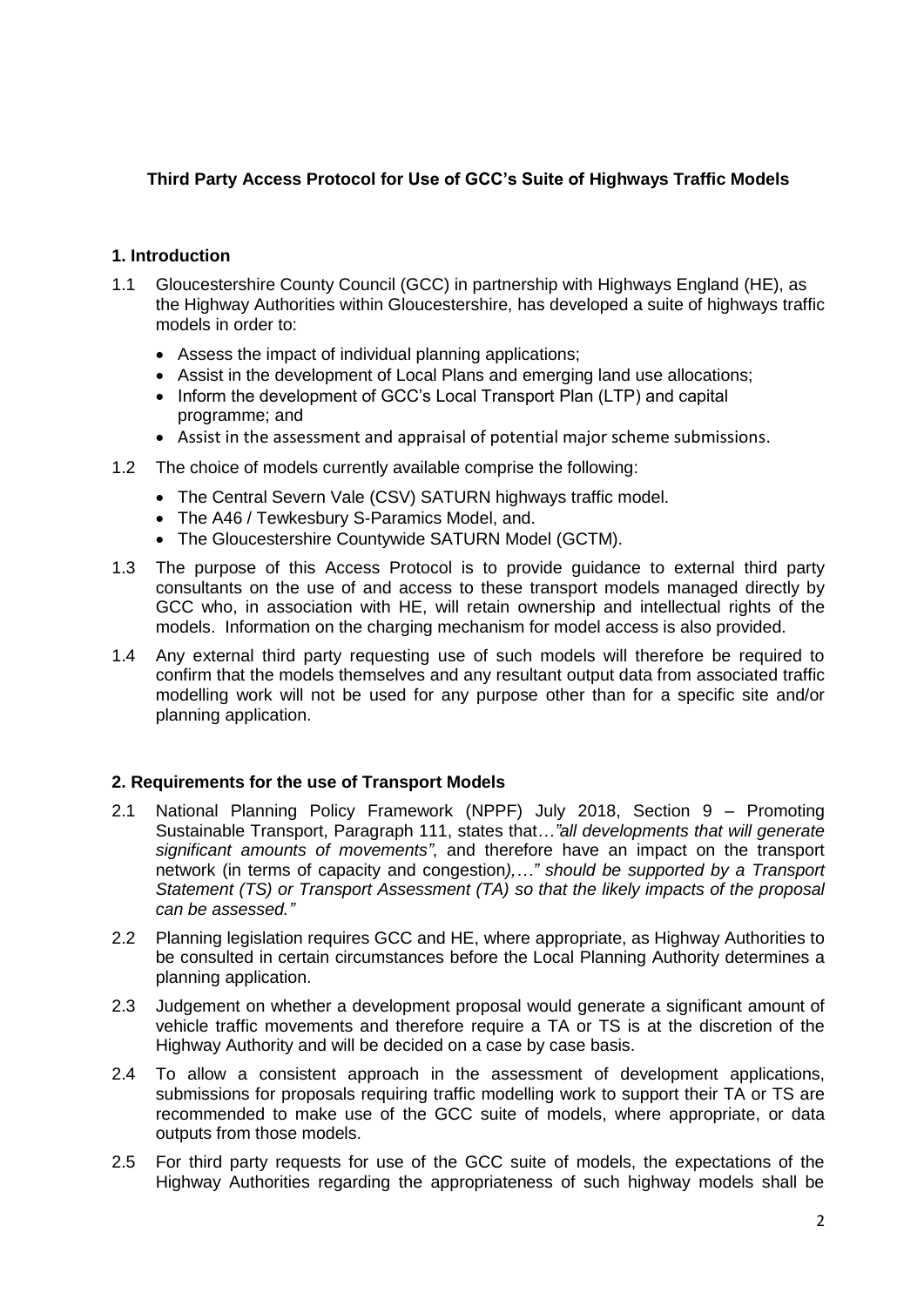confirmed during pre-application discussions, and will be determined on an individual development site basis.

- 2.6 The size, nature and location of any development will be a prime determinant in deciding on the use of the models, and early contact with the Highway Authorities should be made to 'Scope' the extent of any modelling, if deemed required, in support of a proposal to be submitted as a planning application.
- 2.7 Whilst accepting that developers will be under no obligation to use the currently available GCC models in the development of their supporting evidence base, it should be recognised that the opportunity to make use of such models will benefit promoters in assessing the impact (Local and Strategic) of any given land use proposal or scheme, subject to the reasonable costs of carrying out the required processes and procedures, as outlined in *Section 4 – Model Access Charging Mechanism* of this protocol.

# **3. GCC Traffic Models**

- 3.1 GCC's highways modelling suite includes the following currently available models\*:
	- Central Severn Vale (CSV) SATURN highways traffic model (version 11.3.12u)
	- A46 / Tewkesbury S-Paramics Model, (version 2014.1)
	- Gloucestershire Countywide SATURN Model (GCTM), (version.11.4.07H)

\*In cases where it has been agreed that third party transport consultants undertake their own traffic modelling work using GCC's models, please ensure that the appropriate software version is available in order to operate and run the models.

#### **Central Severn Vale (CSV) SATURN Model**

- 3.2 GCC in partnership with HE, own the CSV SATURN highways traffic model. Although it is primarily a strategic model, the key urban centres of Gloucester, Cheltenham and the Tewkesbury/Ashchurch area are modelled in relative detail in simulation format, the outputs from which can be used to help inform and facilitate the development of third party micro-simulation and/or stand alone junction models for more localised assessment purposes.
- 3.3 The CSV SATURN highway model's detailed network coding extends from the M5 Junction 9 in the north to M5 Junction 13 in the south, from west of Tewkesbury eastwards to the A46/A435 Teddington Hands junction, and from A40 west of Highnam roundabout eastwards as far as the A417 corridor between the Air Balloon roundabout at Crickley Hill and Cirencester. Geographically, the CSV modelled area therefore includes the whole of the Gloucester, Cheltenham and Tewkesbury urban areas and their surrounding environs.
- 3.4 The model covers a weekday AM peak hour period (08:00-09:00) and a PM peak hour period (17:00-18:00). The CSV SATURN model has been developed in accordance with Department for Transport (DfT) guidelines and advice set out in the Design Manual for Roads and Bridges (DMRB) and WebTAG acceptability criteria, with the aim of achieving relevant validation standards, ensuring high levels of confidence associated with the development of the demand (trip matrix) data.
- 3.5 The CSV SATURN highways model, using the SATURN Software suite (version 11.3.12U), has already been successfully validated to a 2013 base year and represents an average weekday during a neutral travel month. A Local Modal Validation Report (LMVR), dated March 2017, can be provided upon request, free of charge.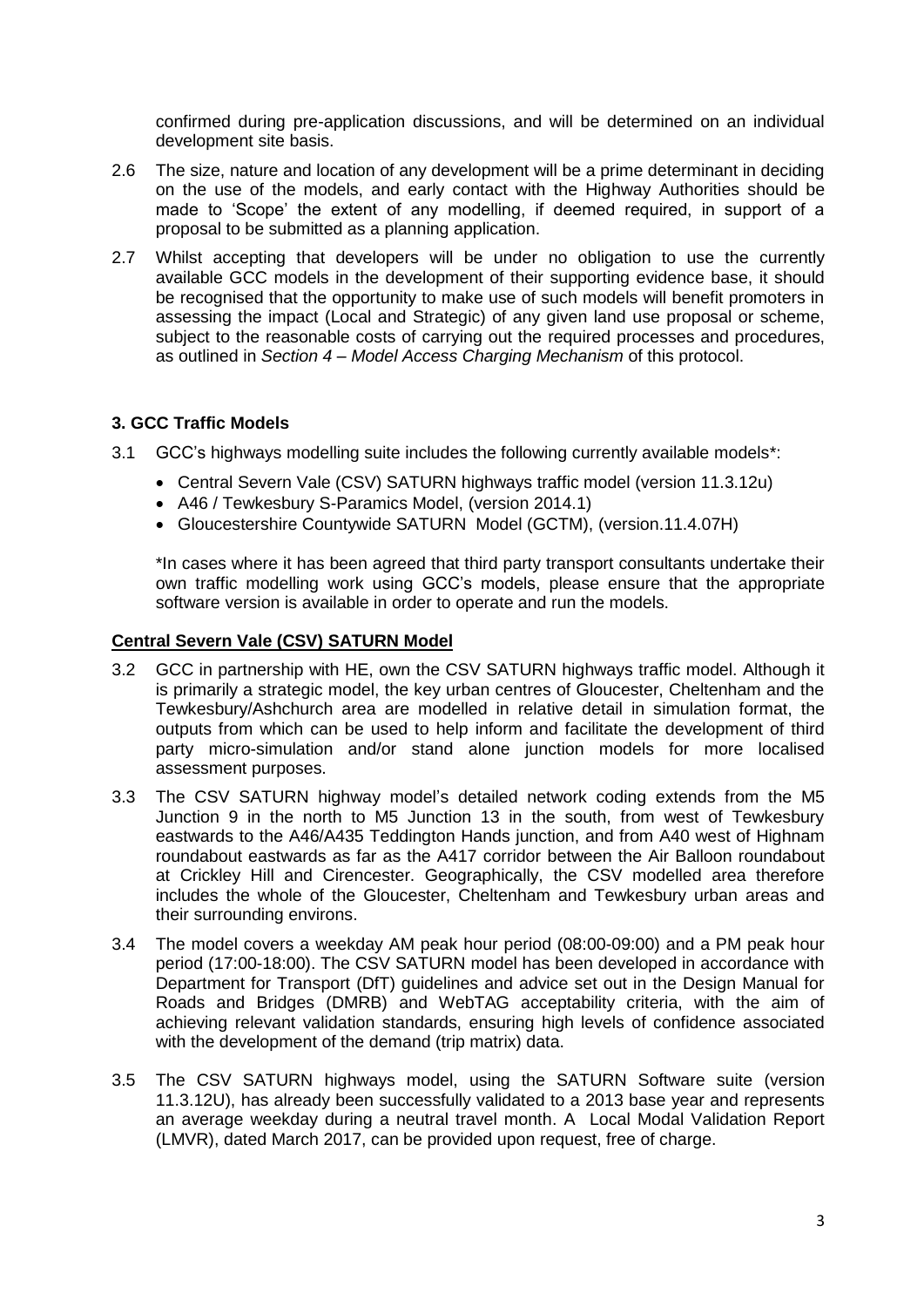- 3.6 As part of a traffic modelling exercise undertaken to assist in the development of the transport evidence base supporting the Gloucester/Cheltenham/Tewkesbury – Joint Core Strategy (GCT-JCS) - adopted in December 2017, a set of future year 'Do Nothing' (DN), 'Do Minimum' (DM) and 'Do Something' (DS) peak hour models were developed from the validated 2013 CSV SATURN Model, culminating in the 'Do Something - DS7' model scenario - comprising a package of mitigation schemes considered appropriate to counter the impact on the highway network of the full JCS allocations. Such traffic models are available for a 2031 future forecast year, covering the same weekday peak hour time periods as the 2013 Base Year Model.
- 3.7 To ensure that all traffic models remain fit for purpose and accurate (in terms of calibration and validation requirements); it is standard practice that they be regularly updated – on a five / six yearly cycle. Therefore, the continued use of the CSV SATURN model for the assessment of development applications will require careful consideration on an individual site basis, with a recommendation that it be best suited for initial high level studies to determine indicative area-wide traffic impacts. Going forward, in the medium to longer term it is GCC's intention that use of the CSV model for development assessment purposes be superseded by the recently developed Gloucestershire Countywide Traffic Model (GCTM).

# **A46 / Tewkesbury S-Paramics Model**

- 3.8 GCC, on behalf of Tewkesbury Borough Council (TBC), commissioned Highways England's in-house transport consultants in 2017 to develop a base year Paramics Model, using the S-Paramics version 2014.1 software. The primary purpose of the validated model is to assess future year land-use development scenarios for the A46 corridor through Ashchurch, with the aim of examining the individual and cumulative impacts on the highway network to inform TBC's local planning process.
- 3.9 The A46 in this area is part of the Strategic Road Network (SRN), with the potential for large-scale future development sites to be located in the vicinity of this route over the longer term period, requiring the capacity of the route to be significantly increased.
- 3.10 The A46 / Tewkesbury Paramics Model is a micro-simulation model comprising of network coding which includes the A46/A438 corridor, extending from the A38 and Tewkesbury Town Centre in the west, eastwards through Newtown to M5 Junction 9 and Ashchurch, and then as far as the A46 / A435 'Teddington Hands' roundabout.
- 3.11 The model has been developed in accordance with DfT guidelines and has been shown to achieve relevant calibration and validation acceptability criteria, with a base year of 2017 covering a three-hour AM peak period (07:00-10:00) and a three-hour PM peak period (16:00-19:00). A Local Modal Validation Report (LMVR), dated November 2019, is available for review free of charge.
- 3.12 Two forecast models for 2022 and 2031 'Do Minimum' future year base reference scenarios have been developed on behalf of GCC in support of the Ashchurch Bridge Study.

# **Gloucestershire Countywide SATURN Model**

3.13 In 2018/2019 GCC, in consultation with HE, developed a countywide Traffic Model for the Gloucestershire area utilising the previously developed HE owned A417 'Missing Link' – Stage 2 SATURN Model (A417 MLM Stage 2) - a strategic highway assignment model derived (cordoned off) from HE's pre-existing 2015 base year South West Regional Traffic Model (SWRTM), specifically built to support a Road Investment Strategy (RIS) scheme to increase capacity of the existing single-carriageway section of the A417 Trunk Road between the Brockworth Bypass 'Air Balloon' roundabout and Cowley roundabout.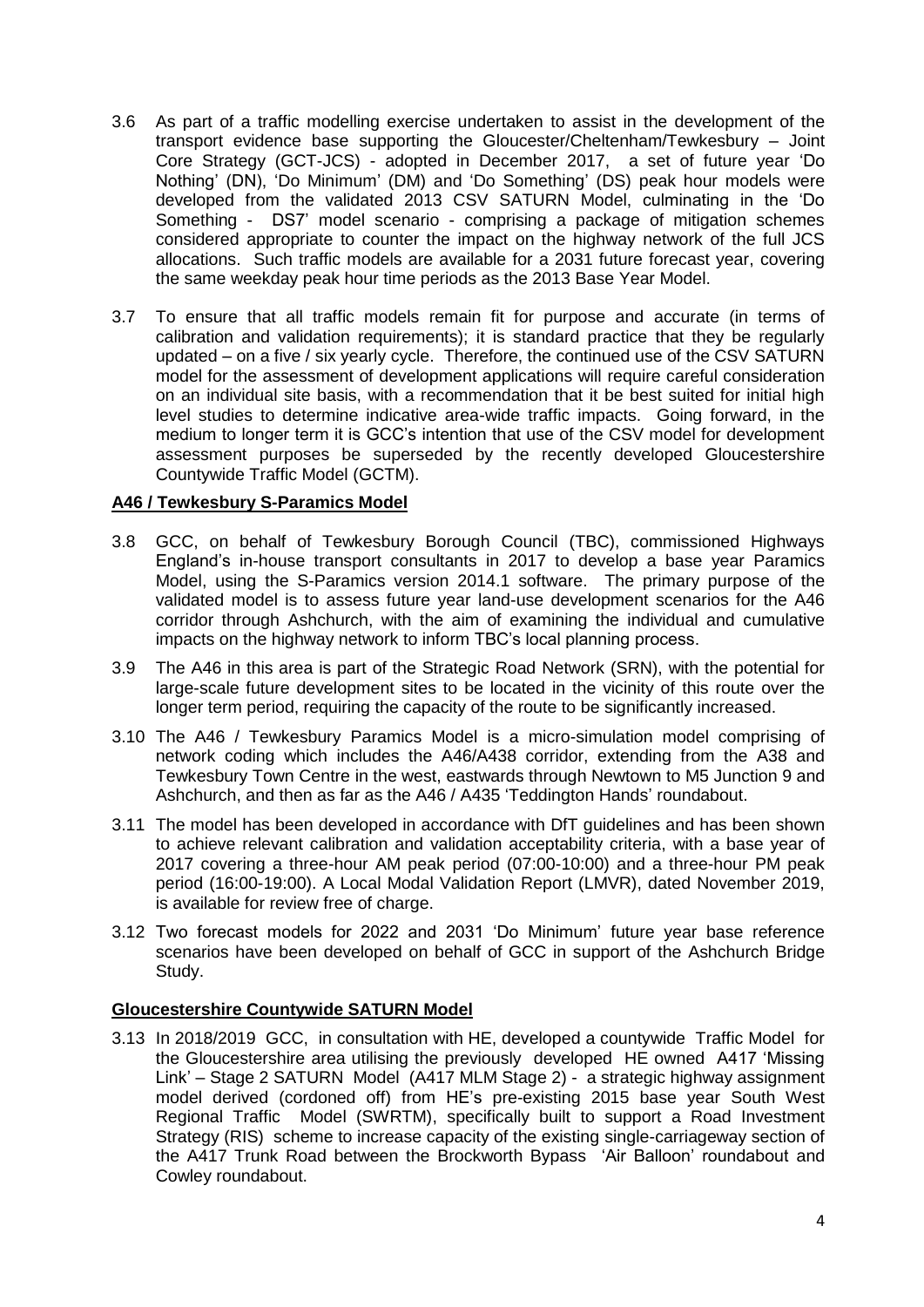- 3.14 While HE will retain the ownership and intellectual rights of the 'A417 MLM Stage 2' model, in the case of any derivative model versions produced on behalf of/under instruction from GCC, responsibility and liability for the future use of such models and how they are adopted or shared with any Third Party will reside with GCC.
- 3.15 The Gloucestershire Countywide Traffic Model (GCTM) retains 2015 from the A417 MLM Stage 2 model as the model base year, which has been 'cordoned off' to cover the major urban areas of Gloucestershire and beyond; extending from the M5 Junction 9 in the north to the M5 Junction 15 to the south, and extending to the county boundary from the west to the east. The purpose of developing the new GCTM is to provide an enhanced model by improving the simulation network coding (providing additional nodes and links), and refining the zoning system in/around Cheltenham, Gloucester and Tewkesbury, as well as in the Stroud Local Plan area.
- 3.16 The GCTM 2015 base year model, which was completed in June 2019, has been developed in accordance with DfT guidelines and advice set out in the DMRB and WebTAG acceptability criteria, and has achieved relevant validation standards. A Local Modal Validation Report (LMVR), dated July 2019, details the enhancements made during the development of the initial version of the GCTM and is available for review.
- 3.17 The assignment model represents an 'average hour' for each of the three time periods modelled, based on an average March weekday. These time periods, which remain consistent with those used in the SWRTM and the A417 MLM Stage 2 model are: - AM Average Hour (07:00 to 10:00); Inter-Peak (IP) Average Hour (10:00 to 16:00); and PM Average Hour (16:00 to 19:00).
- 3.18 While the model represents an 'average hour' in each of the modelled time periods, to determine the potential impact of development proposals at a peak hour level, the approach will be to apply an 'uplift' to the peak period trip matrices to produce operational assignments which assign a peak hour level of traffic on to the network. GCC's transport modelling term consultants will use local traffic count data to derive the 'uplift' factors to be applied to the peak period trip matrices, which will then be assigned in the SATURN models to make allowance for any traffic reassignment effects and to give a better understanding of peak hour network issues. In this way, traffic assessment will be determined on operational assessments for the 08:00 to 09:00 AM peak hour and 17:00 to 18:00 PM peak hour.
- 3.19 On a countywide basis, the aim of developing the GCTM has been to provide a model sufficiently detailed to allow a strategic understanding of the potential individual and cumulative impacts from predicted future growth within the county, including interactions between the SRN and the Local Road Network (LRN).
- 3.20 A series of 2040 future year forecast models have been developed using the initial version of the GCTM – the purpose of which has been to help inform the assessment of proposed development site allocations as part of the emerging Stroud District Local Plan (2040), as well as in support of the M5 Junction 10 Improvement Scheme Business Case.
- 3.21 Since then, the GCTM detailed model area has been extended northwards beyond Tewkesbury to ensure a core study area to provide a DfT TAG compliant modelling tool suitable for undertaking options assessment for the proposed M5 Junction 9/A46 Ashchurch improvement scheme Outline Business Case.
- 3.22 Model calibration and validation of this extended version of the GCTM (Version 2) was undertaken in late 2019 and, following further minor network enhancements made in early 2020 (GCTM Version 2.1), models for each time period have been shown to calibrate and validate well against observed data sources, with a particular focus on the M5 Junction 9/A46 Ashchurch study area. A Local Modal Validation Report (LMVR,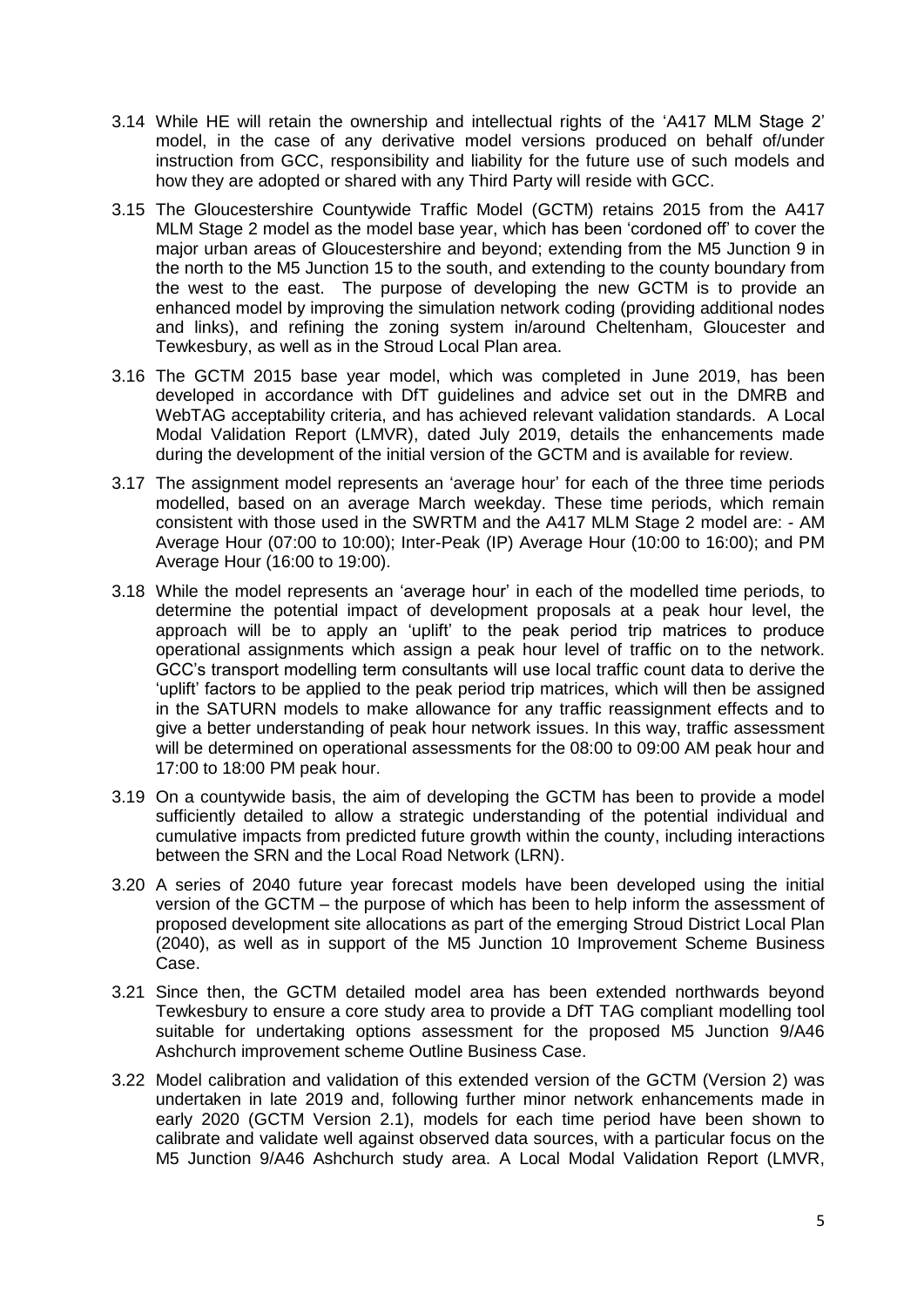Rev4.0), dated May 2020, provides details of this extended and enhanced GCTM (Version 2.1) and is available free of charge for review.

- 3.23 Initial 'Do-Minimum' (DM) reference case future year 'fixed assignment' forecast peak period models - developed initially for the purpose of informing the M5 Junction 9/A46 (Ashchurch) scheme option assessment, have been developed. This includes the production of GCTM (Version 2.1) DM scenarios for three forecast years (2025, 2031, and 2041). These models will also be used in the GCT-JCS Review.
- 3.24 The appropriateness of such GCTM highways models for use by third party developers will be determined on an individual site basis as part of pre-application discussions.
- 3.25 As noted in the summary description for GCC's CSV SATURN Model (Section 3.2), the traffic assignment outputs from the GCTM can be used to help inform and facilitate the development of third party micro-simulation and/or stand alone junction models for more localised assessment purposes.

#### **4 Model Access – Charging Mechanism**

- 4.1 In advance of the Local Planning Authority determining a planning application, the preapplication stage offers an opportunity for all parties involved to review and discuss any transport and access issues which may occur, thereby speeding up determination through the planning process.
- 4.2 Regardless as to whether or not previous dialogue has taken place, formal preapplication discussions provide an opportunity to consider the use and appropriateness of the relevant GCC suite of models to support any planning application, as well as to discuss the scope of any traffic modelling work required to assess the potential impact of a development proposal.
- 4.3 Once use of the GCC models has been agreed, an initial 'one off' **Model Access Fee** shall be paid by the third party to GCC to cover the associated administrative costs of managing and maintaining the range of highway models, including model upgrading and rebasing when necessary, to ensure that adequate model provision for the assessment of development proposals is preserved.
- 4.4 While taking account of the increased number of models now available and the cost of maintaining these models, the **Model Access Fee** will be individually priced on a site by site basis, with a variable charge dependent on the quantum and scale of development proposed. This fee will be reviewed every 12 months to ensure it fully reflects the costs of managing and maintaining the range of models available in the GCC modelling suite.
- 4.5 The model access fee will only be applicable to private sector 'third party' requests for use of GCC's models. Traffic modelling work requested directly on behalf of local authorities will incur a zero 'access' charge because they have contributed to model development through the provision of required inputs (both land use and traffic data). However, the staff time charges incurred by GCC's term consultants in undertaking agreed work for specific model testing requests, together with any GCC administrative costs for commissioning and overseeing the work, will be the same for all customers because exactly the same processes will be required to be carried out. This will ensure that GCC is not liable to incurring any costs associated with such third party use of the models.
- 4.6 Notwithstanding the above, the use of GCC models will be deemed 'free of charge' to local authorities (and their appointed consultants) for any agreed traffic modelling work undertaken in support of the development of transport and mitigation strategies in relation to the plan making process for emerging Local Plans, and for Local Transport Plan and Joint Core Strategic assessment purposes.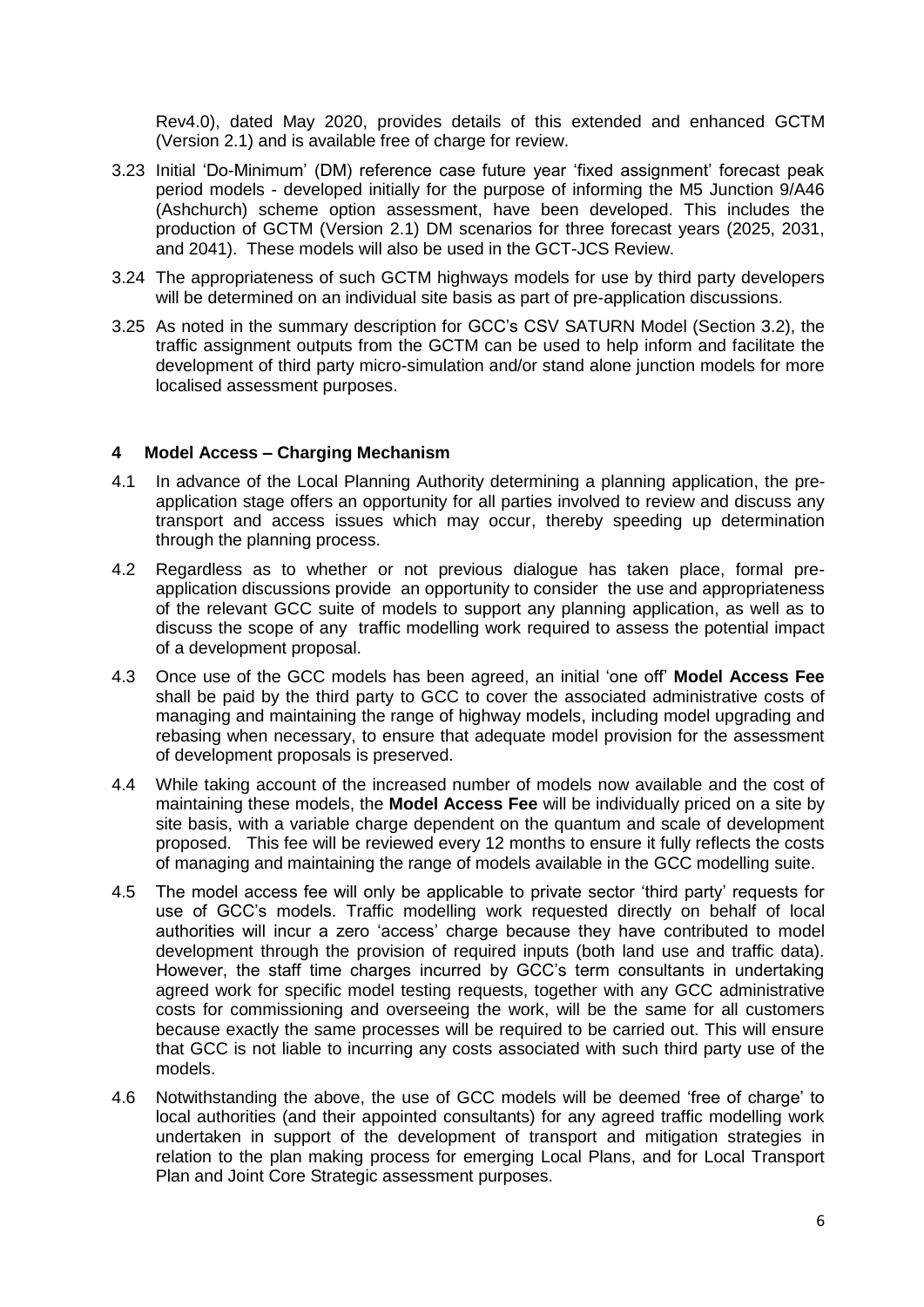- 4.7 In addition to a variable **Model Access Fee**, the overall scale of charging to be applied to use of GCC's highways modelling suite will also depend on the specific modelling tasks requested and, following agreement between GCC and the third party, a schedule of charges will cover the following aspects:
	- A variable Model Access Charge;
	- Charges for Specific Model Testing; and
	- Fixed Item Charges.
- 4.8 The following sub-sections provide details on each of these separate charging components

### **Variable Model Access Charge**

- 4.9 To reflect the variation in individual development proposals, a **Model Access Fee** for third party use of GCC models will be priced individually, dependent on the scale of the development under review - adjudged by the number of dwellings proposed, with the charging mechanism based on the following thresholds:-
	- $\bullet$  Up to 1,000 dwellings = £4,000 access charge;
	- Between 1,001 and 4,999 dwellings =  $£7,000$  access charge; and
	- $\cdot$  5,000+ dwellings = £10,000 access charge.
- 4.10 To take account of non-residential development proposals comprising primarily B1, B2 and B8 Employment uses, or a combination thereof, the level of Model Access fees to be charged will be at the discretion of the Highway Authority and decided on a site by site basis.
- 4.11 However, a similar scale of increasing access fees for Employment uses would be expected in-line with the threshold values set out above for residential developments. These will be based on a comparison of vehicle trip generation between residential and employment development uses. In such cases, the Highway Authority will engage with the third party development representatives when determining the scale of access fee to ensure transparency.
- 4.12 The **Model Access Fee** will cover access to the model for a specific site or / individual planning application only and is not transferable to other applications or assessment work. In effect, each development application will be required to pay the **Model Access Fee**. It cannot be reimbursed, should the application be withdrawn.

#### **Charges for Specific Model Testing**

- 4.13 In addition to the **Model Access Fee,** all estimated time charges to be incurred by GCC's term consultant either in undertaking or auditing of the agreed modelling work (where the work is to be undertaken directly by a third party or their sub-consultant) will be agreed in principle for reimbursement by the third party, prior to the work commencing.
- 4.14 Should the third party agree that GCC and their term consultant undertake the required modelling work, they will be required to pay the full consultants' fees, together with a standard 15% uplift to cover the GCC administrative costs for commissioning and overseeing the modelling work. This approach ensures that GCC is not liable to incurring any costs associated with third party access to and use of the models.
- 4.15 In the event that GCC's term consultants are unable to commit to / program the modelling requirements within an acceptable timeframe, or where it has been agreed that the third party or their transport consultant undertake their own modelling exercise using GCC's models, the appropriate model input files required to undertake the assessment shall be made available to the third party / their appointed transport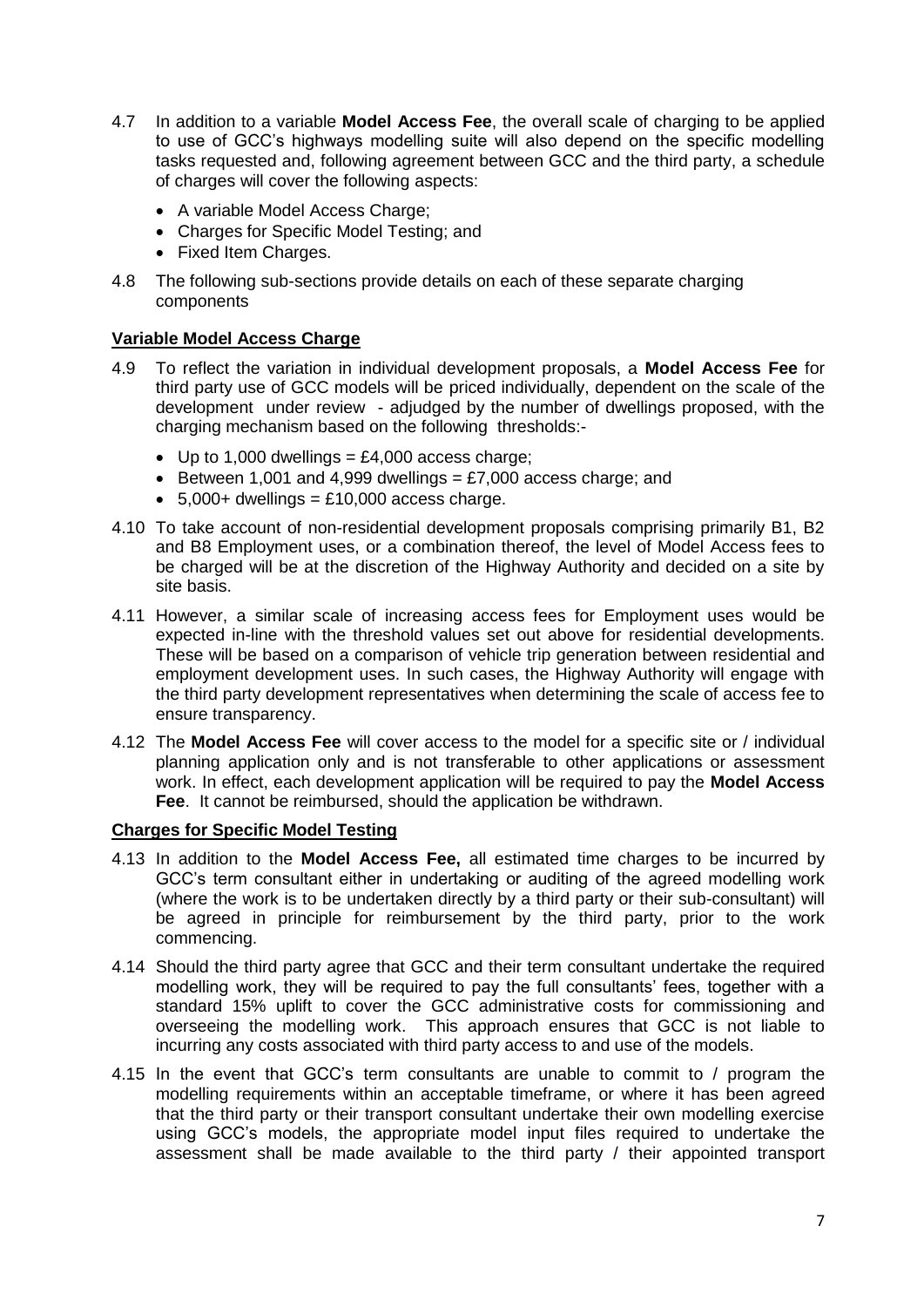consultant. In such a case, the third party will be subject to a charge rate of £500 per model file for supply of the relevant input network and trip matrix model files.

- 4.16 Also, all modelling work undertaken directly by the third party / their appointed transport consultant will need to be audited either by GCC's term consultant or by an appropriate independent organisation appointed by GCC or the third party (under mutual agreement). The third party will therefore need to confirm agreement that the audit fee incurred by GCC's term consultant together with a 15% uplift to cover GCC's administrative costs, will be reimbursed by them.
- 4.17 The scale of charging applied in the use of the models will therefore be dependent on the tasks requested, following pre-agreement between GCC and the third party.

# **Fixed Item Charges**

- 4.18 For development proposals where it has been agreed during pre-application discussions that, due to the small scale of development, the resultant impact is expected to be relatively minor and that no specific additional traffic modelling work using GCC's modelling suite is required, data extracted from existing models may be used to help inform the assessment process.
- 4.19 In such instances, whilst no **Model Access Fee** will apply, the third party will be required to pay for the agreed outputs from the existing models as well as GCC's term consultants' fees for supplying such model outputs, with the inclusion of a 15% additional uplift charge to cover GCC administrative costs for commissioning this work.
- 4.20 In all cases, GCC must be in receipt of a written 'agreement to pay' for the model outputs and associated fees before releasing such information.
- 4.21 The 'fixed' charges applied for the provision of data outputs from GCC's existing models are provided below:-
	- **Individual Junction Information**, such as traffic turning flows and/or operational performance statistics, to be charged at a standard rate of **£150** per junction, up to a maximum of 50 junctions, above which an additional daily staff time charge will be applied (to be agreed with the third party).
	- **SATURN Model Select Link Information**, to show indicative origin destination movements of traffic on a specific network link e.g. Zone distribution patterns, extracted as model outputs, to be charged at **£300** per directional network link requested.
- 4.22 Information on the extent of the model networks can be obtained by reviewing the respective Local Model Validation Reports (LMVR) as well as any future year Traffic Forecasting Reports (TFR) where available. These documents can be provided at request free of charge. Specific junction/link information may be provided if requested during Pre-application discussions
- 4.23 Notwithstanding the above, in specific circumstances where small scale development proposals are identified on already congested parts of the highway network, the resultant traffic impact of such developments may still be considered as significant, and agreement on appropriate modelling assessment tools will be sought by GCC and HE during pre-application discussions, which may require a local area linked junction modelling approach.

#### **5 Modelling Assessment Approach**

5.1 Where it has been agreed with GCC (and HE where necessary) that a third party submission for a specific development proposal requires traffic modelling work in support of their transport assessment, details concerning the appropriate modelling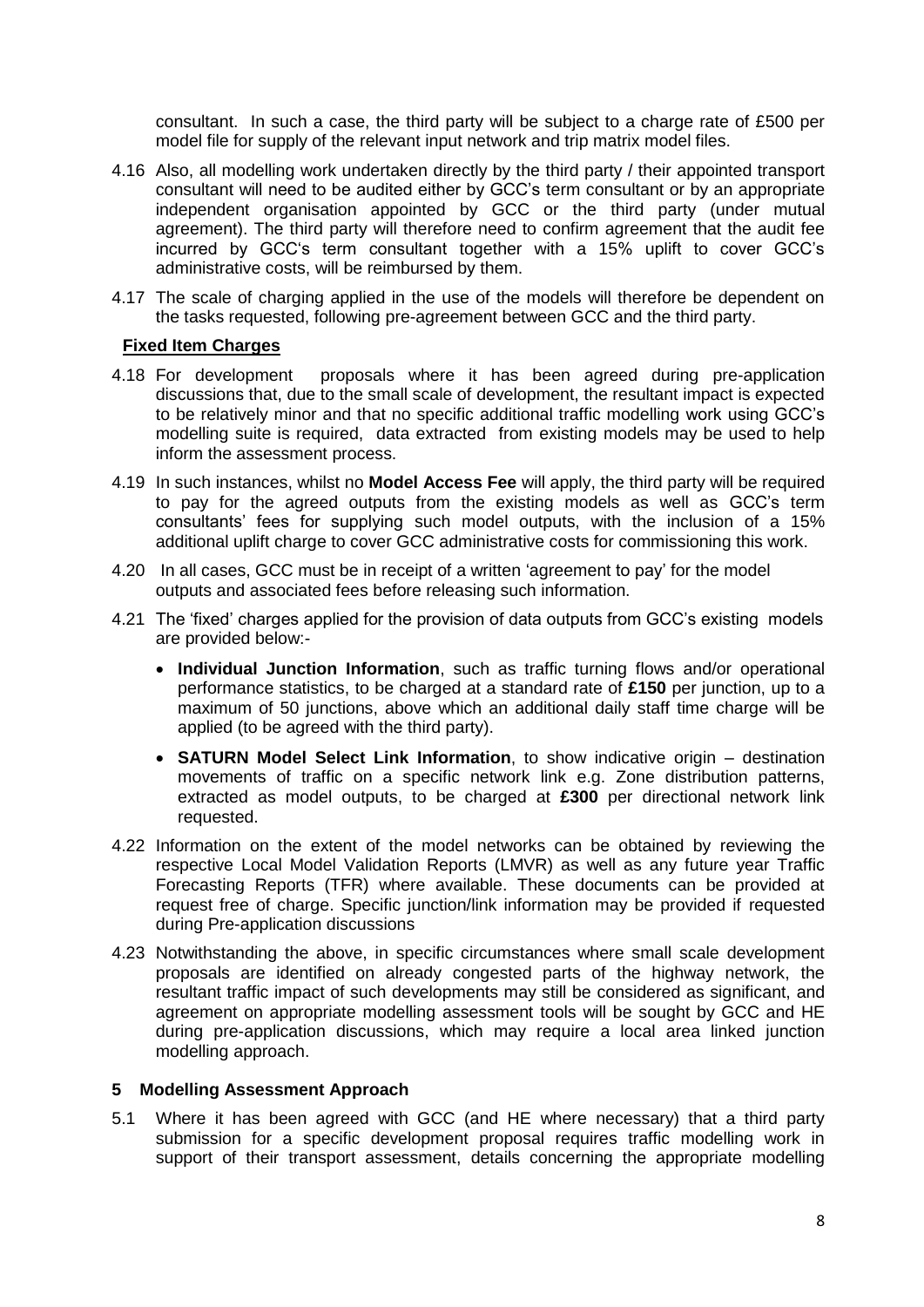methodology, processes and procedures will be agreed during pre-application discussions.

- 5.2 It should be noted that agreement on the modelling approach/assessment methodology will be required at the pre-application stage irrespective of whether the third party applicant agrees to the use of the GCC highways traffic models as appropriate modelling tools, or alternatively where they decide to develop their own purpose built models for such assessment purposes.
- 5.3 Given the choice of GCC models available for use, it is expected that the agreed modelling methodology to be adopted for individual third party development applications will adhere to a standard assessment 'Three Stage' approach identified as follows:
	- Stage 1: Base Year testing Define the Area of Influence (AOI);
	- Stage 2: Future year scenario testing With / Without Development No Mitigation; and
	- Stage 3: Future year scenario testing With Development + Mitigation
- 5.4 This is the preferred approach of the Highway Authorities and should be followed regardless of whether GCC's appointed consultants or third party consultants undertake the modelling assessment.
- 5.5 Dependant on the scale and quantum of development proposed, a third party Developer may be required to assess the potential impact and investigate network mitigation for a series of development phases as part of the Stage 2 and Stage 3 future year traffic modelling exercise, based on an agreed set of interim and final years for forecasting and assessment purposes.
- 5.6 A summary of the model findings for each assessment stage, e.g. Technical Note(s), should be submitted for discussion and agreement, as part of the planning application for the proposed development. Further details on this modelling assessment 'Three Stage' standard approach are provided in the following sections.

# **Stage 1: Base Year Testing - Define the Area of Influence (AOI)**

- 5.7 This initial stage is designed to give a broad indication of the area-wide potential traffic impacts of the development proposal on the existing highway network. The vehicle trip distribution for the development site should be based either on the traffic distribution and assignment patterns for appropriate adjacent zones within the base year traffic models, or derived from 2011 census output data – as agreed during pre-application discussions.
- 5.8 The development's AOI will be defined by comparing the outputs from the Base 'with' and 'without the proposed development' scenarios. The degree of significance will be measured by the existing network operating conditions and reference to Gloucestershire's Local Transport Plan (2015-2031) Link and Place highway classification.
- 5.9 Depending on which GCC model is agreed as appropriate for use in the modelling assessment, the 'base year' for AOI purposes will be assumed as 2013 for the CSV SATURN Model, 2017 for the A46 / Tewkesbury S-Paramics Model, and 2015 for the Gloucestershire (Countywide) Strategic SATURN Model.
- 5.10 No detailed model outputs for specific junctions are required at this stage. The resultant output will be a Technical Note that indicates:
	- Geographic extent of the AOI of the development proposal in the form of a GIS (map) plot;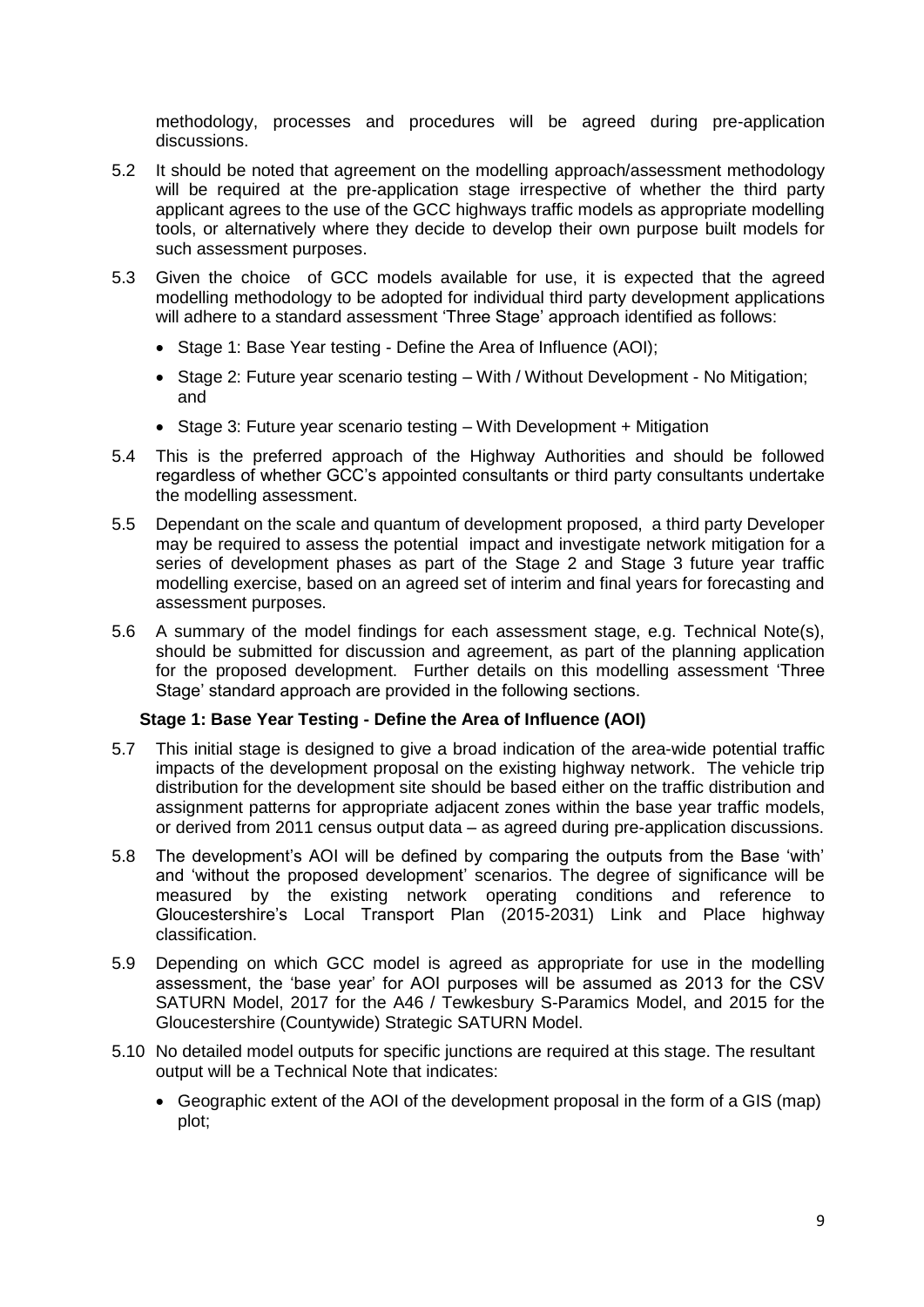• Model flow change (flow difference) plots showing the distribution of the development trips and the overall level of change in demand flows on the existing highway network.

## **Stage 2: Future Year Scenario Testing – With/Without Development and No Mitigation:**

- 5.11 The purpose of the Stage 2 work is to examine traffic conditions in a future forecast year (to be agreed with GCC and HE) with/without the proposed development, but without mitigation, assuming that only committed infrastructure schemes are in place on the future year transport network.
- 5.12 *Stage 2a Future Year assessment - Without Development and no Mitigation*. For the Stage 2a assessment, a future forecast year scenario without the proposed development is required, which should include all completed development built out since the model base year, as well as all background and committed growth and infrastructure schemes deemed appropriate to test by GCC and HE.
- 5.13 *Stage 2b Future Year assessment - With Development and no Mitigation*. Using the 'Without Development' scenario developed for the Stage 2a assessment, Stage 2b involves creating a new scenario that includes the development land use proposals, where the associated traffic demand includes all agreed vehicle flows for the proposed development site (with trip generation, distribution and internalisation assumptions agreed with GCC and HE), and the modelled network incorporates any proposed on-site arrangements such as access junctions onto the adjacent highway network as well as any internal roads within the site which could operate potentially as through routes. No local or wider area external network mitigation will be included at this stage.
- 5.14 The expected outputs of this stage of the process will be a Technical Note that includes:
	- The modelling approach/methodology
	- $\bullet$  GIS based outputs showing the reassignment effects of the development traffic  $$ based on a comparison of 'with' and 'without development' traffic movements;
	- GIS based outputs showing the congestion levels and changes in congestion at junctions – based on volume / capacity ratios;
	- Graphics showing modelled turning flows at specific local junctions;
	- Network statistics on congestion, speeds and vehicle journey times across the AOI;
	- Commentary on the impacts of the development proposal on the highway network.

## **Stage 3: Future Year Scenario Testing – With Development + Mitigation**

- 5.15 The aim of this Stage 3 work is to test mitigation measures associated with the development proposal in order to address any traffic impacts identified during Stage 2b.
- 5.16 Development of these transport mitigation improvements may need to be undertaken as an iterative process, with an overall objective of achieving a functioning highway network within the defined AOI. As well as highway network improvements, such mitigation should take account of sustainable travel enhancements and public transport improvements based on a vehicle trip reduction mode shift strategy.
- 5.17 It should be noted that in accordance with Circular 02/2013, HE may require a future year scenario test based on 'year of opening plus full development build out' to assess the impact of the proposed development on the strategic road network and whether mitigation on the SRN (as well as on the LRN) would be required.